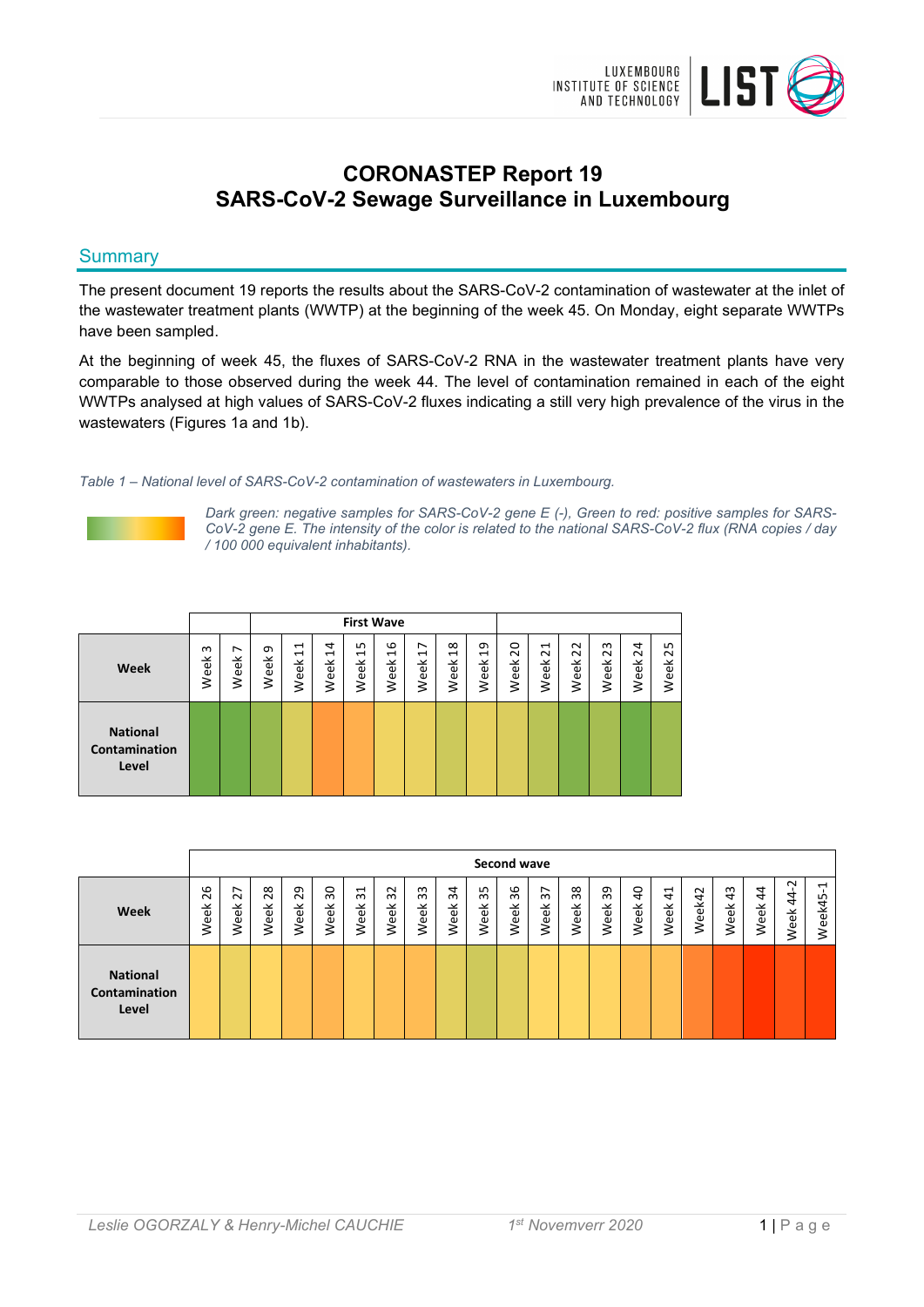

*Figure 1a – RT-qPCR quantification time-course monitoring of SARS-CoV-2 (E gene) in Luxembourgish wastewater samples from December 2019 to November 2020. Grey squares: daily-confirmed cases for Luxembourgish residents (https://data.public.lu/fr/datasets/donnees-covid19/), dots: cumulative SARS-CoV-2 flux (RNA copies / day / 100 000 equivalent inhabitants).*



*Figure 2b – Close-up of Figure 1a showing results from September 1st on.*



**Luxembourg** National dynamics of SARS-CoV-2 in wastewater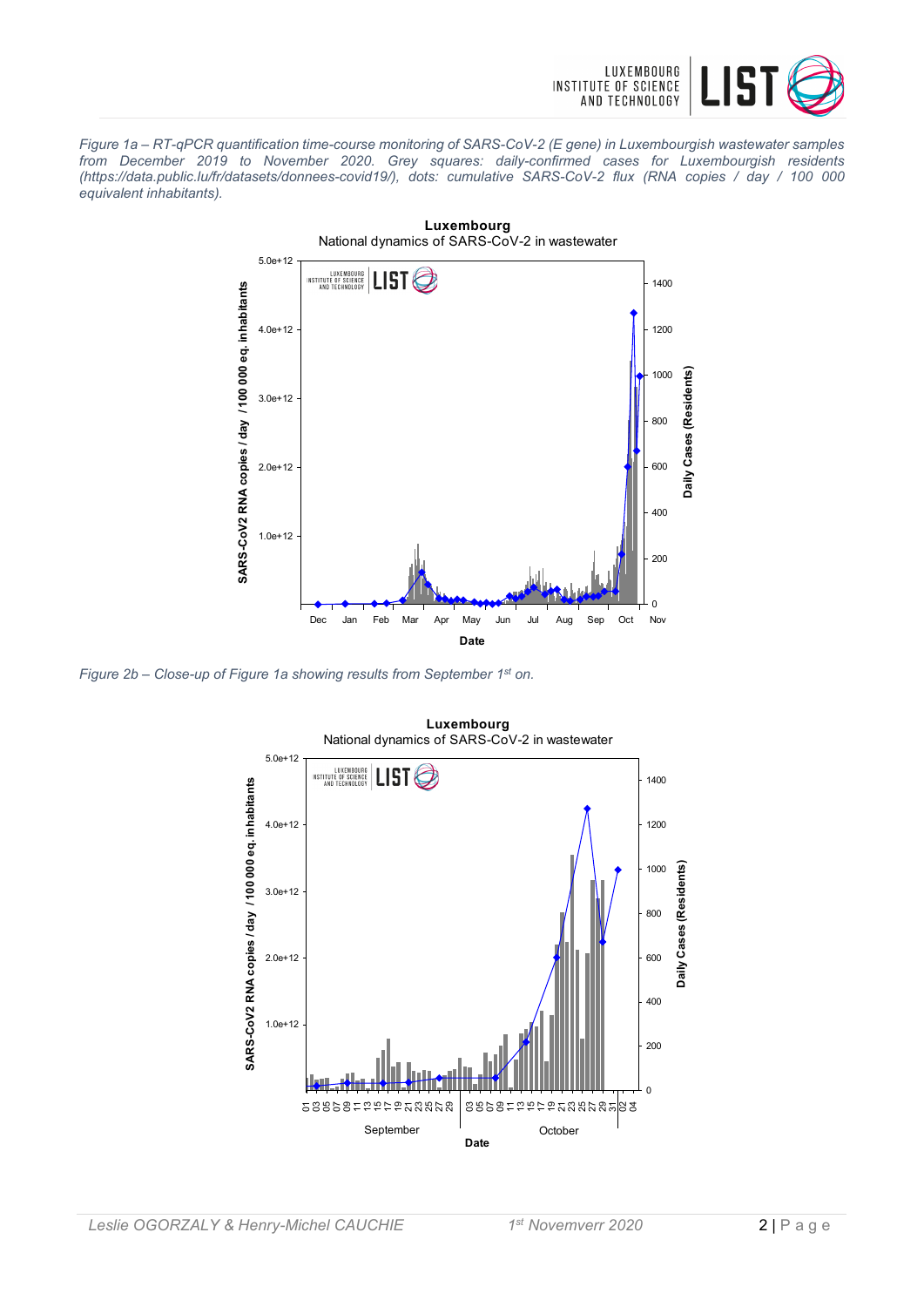

*Table 2 - Level of SARS-CoV-2 contamination of each analyzed wastewater treatment plant in Luxembourg. BEG: Beggen, BET: Bettembourg, SCH: Schifflange, BLE: Bleesbruck, MER: Mersch, PET: Pétange, HES: Hespèrange, ECG: Echternach, UEB: Uebersyren, GRE: Grevenmacher, TRO: Troisvierges, BOE: Boevange sur Attert, WIL: Wiltz*



*Dark green: negative samples for SARS-CoV-2 gene E (-), Green to red: positive samples for SARS-CoV-2 gene E. The intensity of the color is related to the RT-qPCR signal (Ct values) Grey boxes: no data*

|            | 2020      |                                                    |                        |                             |                             |                                                             |            |                                                 |                        |                     |                     |             |                        |                           |            |                   |            |                   |            |                                                                   |            |             |             |            |         |            |         |         |             |                                                                                                 |                     |                      |                                                                                                                                      |             |         |
|------------|-----------|----------------------------------------------------|------------------------|-----------------------------|-----------------------------|-------------------------------------------------------------|------------|-------------------------------------------------|------------------------|---------------------|---------------------|-------------|------------------------|---------------------------|------------|-------------------|------------|-------------------|------------|-------------------------------------------------------------------|------------|-------------|-------------|------------|---------|------------|---------|---------|-------------|-------------------------------------------------------------------------------------------------|---------------------|----------------------|--------------------------------------------------------------------------------------------------------------------------------------|-------------|---------|
|            |           |                                                    |                        |                             | $1st$ wave                  |                                                             |            |                                                 |                        |                     |                     |             |                        |                           | $2nd$ wave |                   |            |                   |            |                                                                   |            |             |             |            |         |            |         |         |             |                                                                                                 |                     |                      |                                                                                                                                      |             |         |
| WWTP       | თ<br>Week | $\overline{ }$<br>$\overline{\phantom{0}}$<br>Week | $\overline{1}$<br>Week | ഗ<br>$\overline{ }$<br>Week | G<br>$\overline{ }$<br>Week | $\overline{\phantom{0}}$<br>$\mathbf{\overline{d}}$<br>Week | 18<br>Week | $\overline{1}9$<br>Week                         | $\overline{c}$<br>Week | ⊣<br>$\sim$<br>Week | N<br>$\sim$<br>Week | 23<br>Week  | $\overline{a}$<br>Week | m<br>$\mathbf{N}$<br>Week | 26<br>Week | 27<br>Week        | 28<br>Week | 29<br>Week        | 30<br>Week | $\overline{31}$<br>Week                                           | 32<br>Week | 33<br>Week  | ર્સ<br>Week | 35<br>Week | Week 36 | 57<br>Week | Week 38 | Week 39 | eek 40<br>≳ | $\overline{4}$<br>eek<br>₹                                                                      | $\overline{a}$<br>ě | $\frac{3}{4}$<br>eek | 44/1<br>$\check{\mathrm{e}}$                                                                                                         | 44/2<br>ee  | eek45/1 |
| <b>BEG</b> |           |                                                    |                        |                             |                             |                                                             |            | 31.89 33.67 35.02 34.98 36.20 35.95 35.59 35.55 |                        |                     |                     |             |                        |                           |            |                   |            |                   |            |                                                                   |            |             |             |            |         |            |         |         |             |                                                                                                 |                     |                      | 34.29 35.36 33.76 33.37 33.56 33.34 33.06 32.49 35.79 34.25 34.97 33.66 34.86 33.70 33.96 33.85 32.52 30.11 29.62 31.40 30.2         |             |         |
| <b>BET</b> |           |                                                    |                        |                             |                             |                                                             |            |                                                 |                        |                     |                     |             |                        |                           |            |                   |            |                   |            |                                                                   |            |             |             |            |         |            |         |         |             | 34.45 35.26 34.83 35.26 34.83 35.84 34.09 35.80 35.80 35.82 35.84 34.09 34.74 34.37 35.63 34.83 |                     |                      | $31.51$ 31.00 31.95 31                                                                                                               |             |         |
| <b>SCH</b> |           |                                                    |                        |                             |                             |                                                             |            | 37.04 36.04 34.04 35.70 35.87 35.16 36.61 35.77 |                        | 35.20               |                     | 36.60       |                        |                           |            |                   |            |                   |            |                                                                   |            |             |             |            |         |            |         |         |             |                                                                                                 |                     |                      | 36.65 34.90 34.36 34.59 33.17 34.12 33.18 34.66 34.80 35.68 34.91 34.81 34.85 35.30 33.13 33.22 32.02 30.81 29.54 30.71 30.3         |             |         |
| <b>BLE</b> |           |                                                    |                        |                             |                             |                                                             |            |                                                 |                        |                     |                     |             |                        |                           |            | 33.68 35.26 36.11 |            |                   |            |                                                                   |            |             |             |            |         |            |         |         |             |                                                                                                 |                     |                      | 35.41   35.68   35.93   36.54   36.37   35.11   36.21   35.12   35.98   34.85   36.73   36.17   34.71   31.65   33.04   30.82   31.3 |             |         |
| <b>MER</b> |           |                                                    |                        |                             |                             |                                                             |            | 35.86 36.21                                     |                        | 35.28               |                     |             |                        |                           |            |                   |            |                   |            | 34.58 35.05 36.26 36.02 35.61 34.18 35.45 34.74 36.55 36.39 35.46 |            |             |             |            |         |            | 35.02   |         |             |                                                                                                 |                     |                      | 36.01 33.09 31.89 29.89 31.79 32.2                                                                                                   |             |         |
| <b>PET</b> |           | 36.13                                              |                        |                             |                             |                                                             |            | 35.22 35.03                                     |                        |                     |                     | 36.50 36.18 |                        |                           |            |                   |            |                   |            |                                                                   |            |             |             |            |         |            |         |         |             |                                                                                                 |                     |                      | 35.89 33.83 34.50 34.10 32.86 31.94 33.67 33.38 34.08 33.84 34.00 33.25 34.56 33.36 33.60 34.68 36.50 31.24 30.45 30.21 30.80 32.1   |             |         |
| <b>HES</b> |           |                                                    |                        |                             |                             |                                                             |            | 36.99 36.13 36.75                               |                        |                     |                     |             |                        |                           |            | 36.00             |            |                   |            | $36.41$ 35.57 34.72                                               |            | 35.81       |             |            |         |            |         |         |             | 36.14 35.37 36.31 36.04 33.77 35.45 33.98 30.98 29.93                                           |                     |                      |                                                                                                                                      | 29.50 30.40 |         |
| <b>ECH</b> |           |                                                    |                        |                             |                             |                                                             |            |                                                 |                        |                     |                     |             |                        |                           |            |                   |            |                   |            | 36.05 35.10 36.69 36.42 36.27                                     |            |             |             | 35.95      |         |            |         | 36.17   |             |                                                                                                 | 35.52 34.83         |                      |                                                                                                                                      | 34.6        |         |
| <b>UEB</b> |           |                                                    |                        |                             |                             |                                                             |            |                                                 |                        |                     |                     |             |                        |                           | 35.50      |                   |            | 35.86 36.59 35.68 |            |                                                                   |            | 36.68 34.29 |             |            |         |            |         |         |             | 36.13 35.16 36.75 36.87 34.05 32.46                                                             |                     |                      |                                                                                                                                      | 33.1        |         |
| <b>GRE</b> |           |                                                    |                        |                             |                             |                                                             |            |                                                 |                        |                     |                     |             |                        |                           | 36.26      |                   | 35.82      |                   |            | 34.81 35.13 35.81 35.65                                           |            |             |             |            |         |            |         |         |             | 35.18 36.18 34.95 33.41                                                                         |                     |                      |                                                                                                                                      | 30.9        |         |
| <b>TRO</b> |           |                                                    |                        |                             |                             |                                                             |            |                                                 |                        |                     |                     |             |                        |                           |            |                   |            |                   |            | 31.61 34.75 34.92                                                 |            |             |             |            |         |            |         |         |             |                                                                                                 | 35.18 32.03         |                      |                                                                                                                                      | 33.81       |         |
| <b>BOE</b> |           |                                                    |                        |                             |                             |                                                             |            |                                                 |                        |                     |                     |             |                        |                           |            |                   |            |                   |            |                                                                   |            |             | 36.30       |            |         |            |         | 35.96   |             |                                                                                                 |                     |                      | 36.73 34.47 32.53 34.35                                                                                                              |             | 33.8    |
| <b>WIL</b> |           |                                                    |                        |                             |                             |                                                             |            |                                                 |                        |                     |                     |             |                        |                           |            |                   |            |                   |            |                                                                   |            |             |             |            |         |            |         |         |             | 36.18 34.32 32.97 34.72 34.09 32.18                                                             |                     |                      |                                                                                                                                      | 33.02       |         |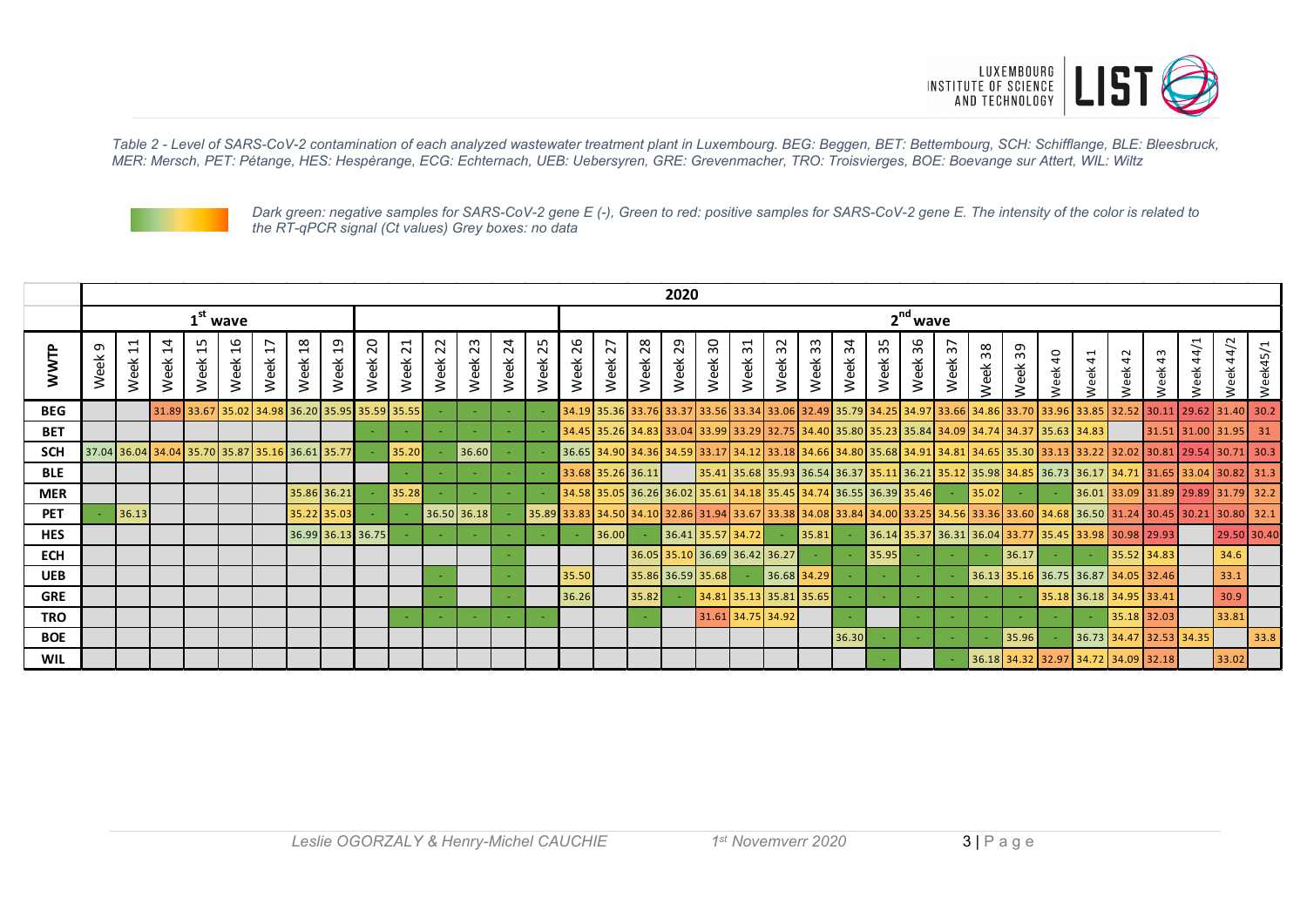

*Figure 3a – RT-qPCR quantification time-course monitoring of SARS-CoV-2 (E gene) in the three most impacted wastewater treatment plants from March to November 2020. Grey squares: daily-confirmed cases for the contributory area of each wastewater treatment plant (only available until week 42 included), dots: SARS-CoV-2 flux (RNA copies / day / 10 000 equivalent inhabitants).*









**Bettembourg**

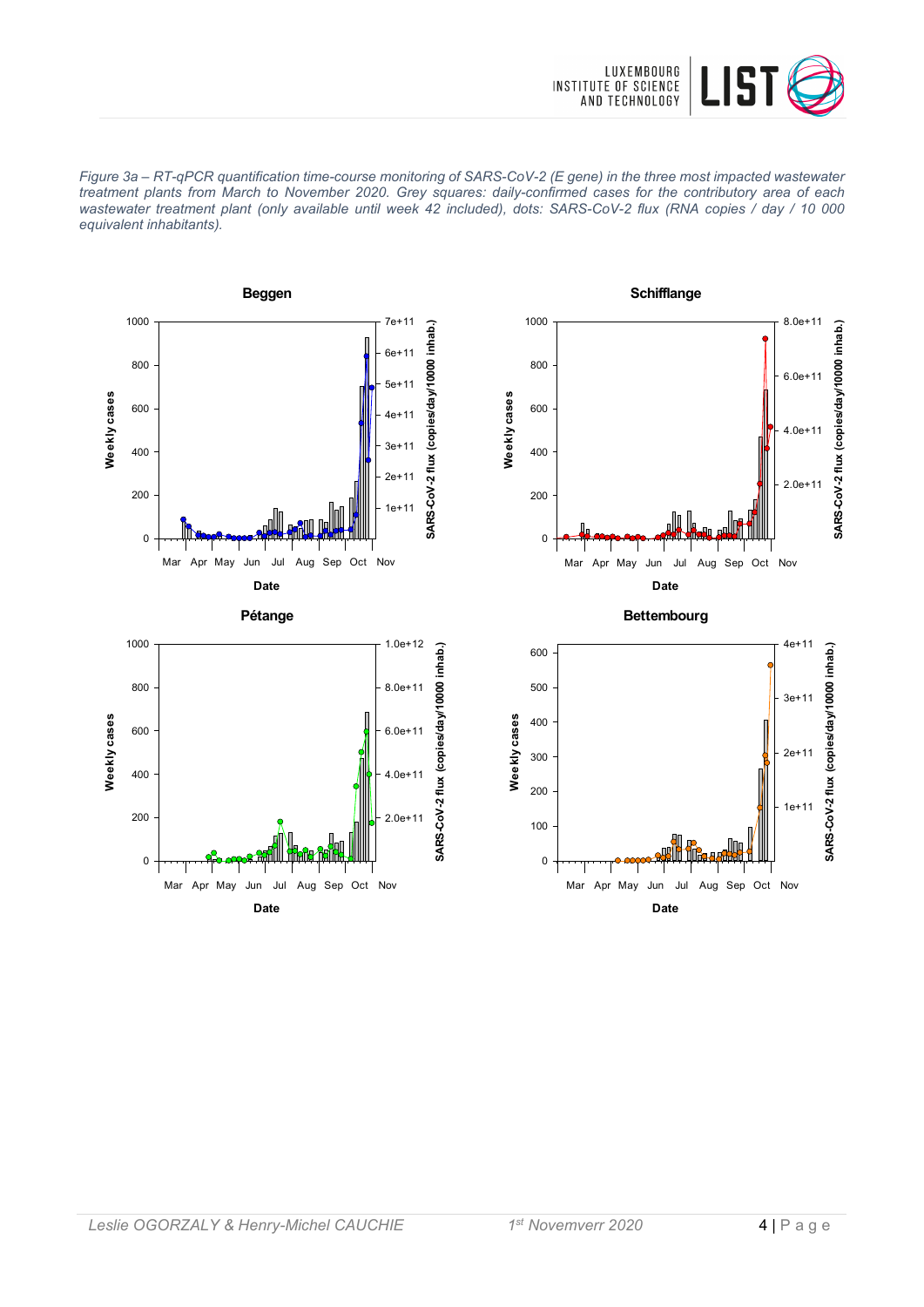

#### *Figure 4b – Close-up of Figure 2a showing results from September 1st on.*





**Bettembourg**

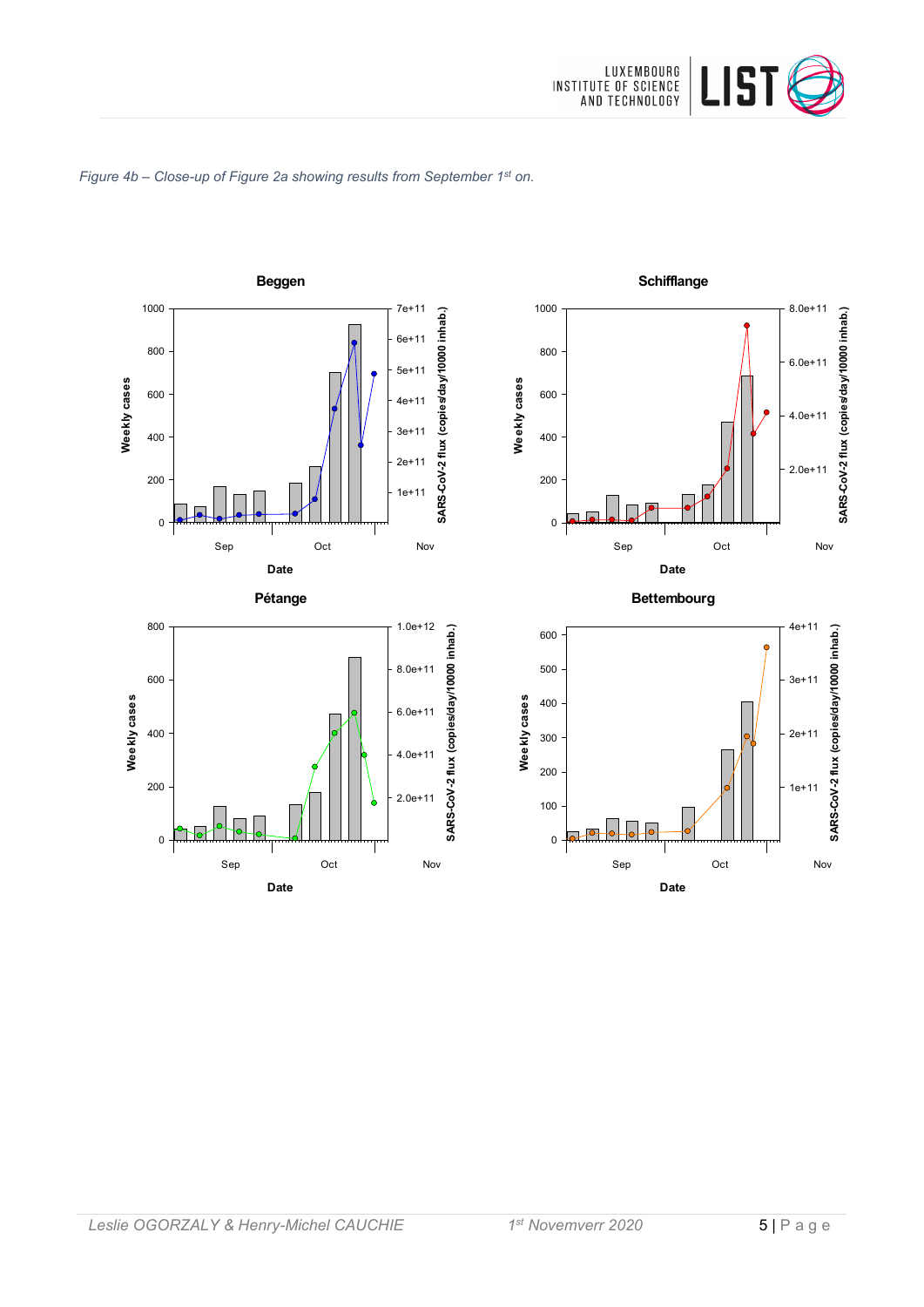

*Figure 5a – RT-qPCR quantification time-course monitoring of SARS-CoV-2 (E gene) in Hespérange, Mersch and Boevange-sur-Attert wastewater treatment plants from March to November 2020. Grey squares: daily-confirmed cases for the contributory area of each wastewater treatment plant (only available until week 42 included), dots: SARS-CoV-2 flux (RNA copies / day / 10 000 equivalent inhabitants).*

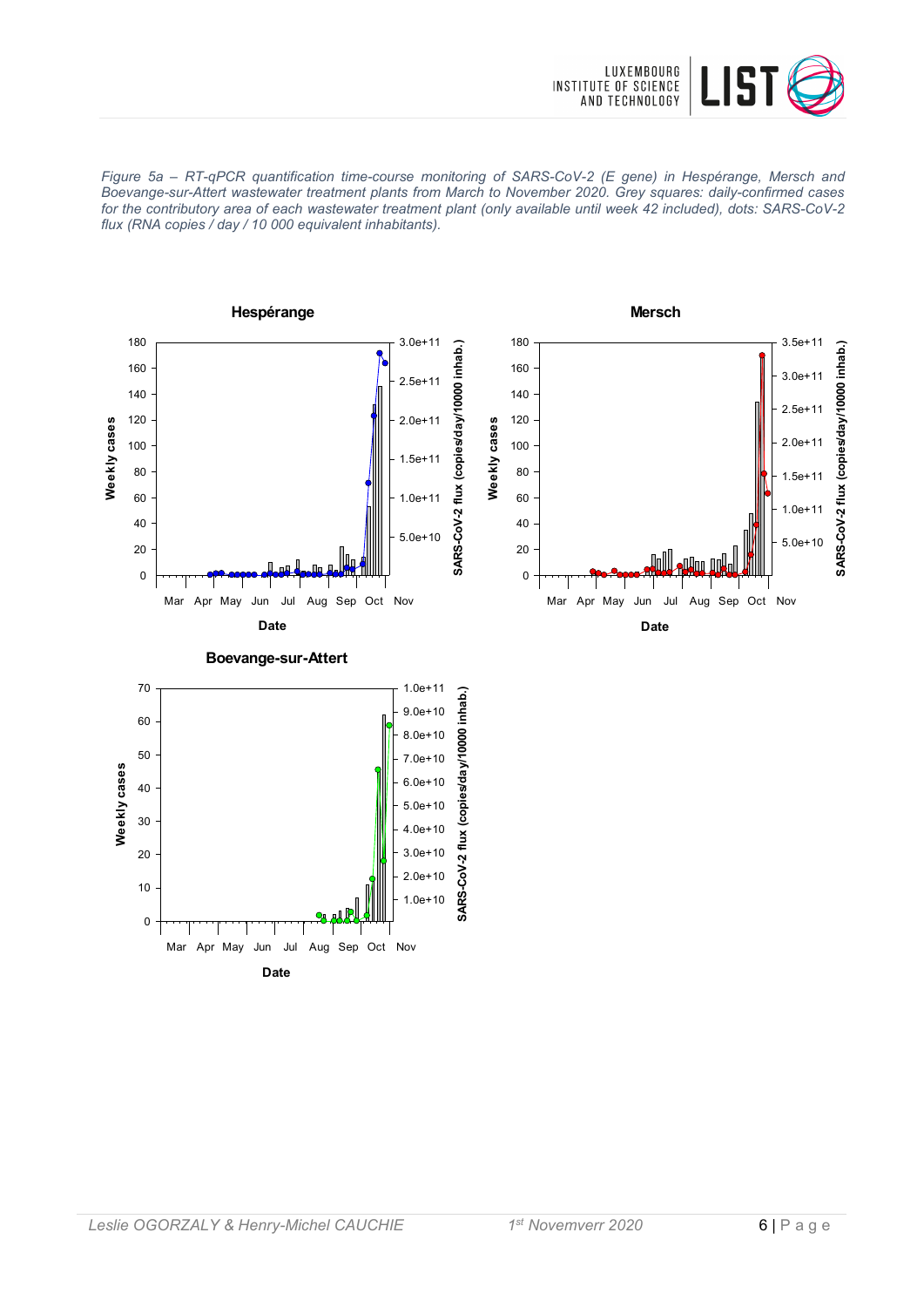

#### *Figure 3b – Close-up of Figure 3a showing results from September 1st on.*

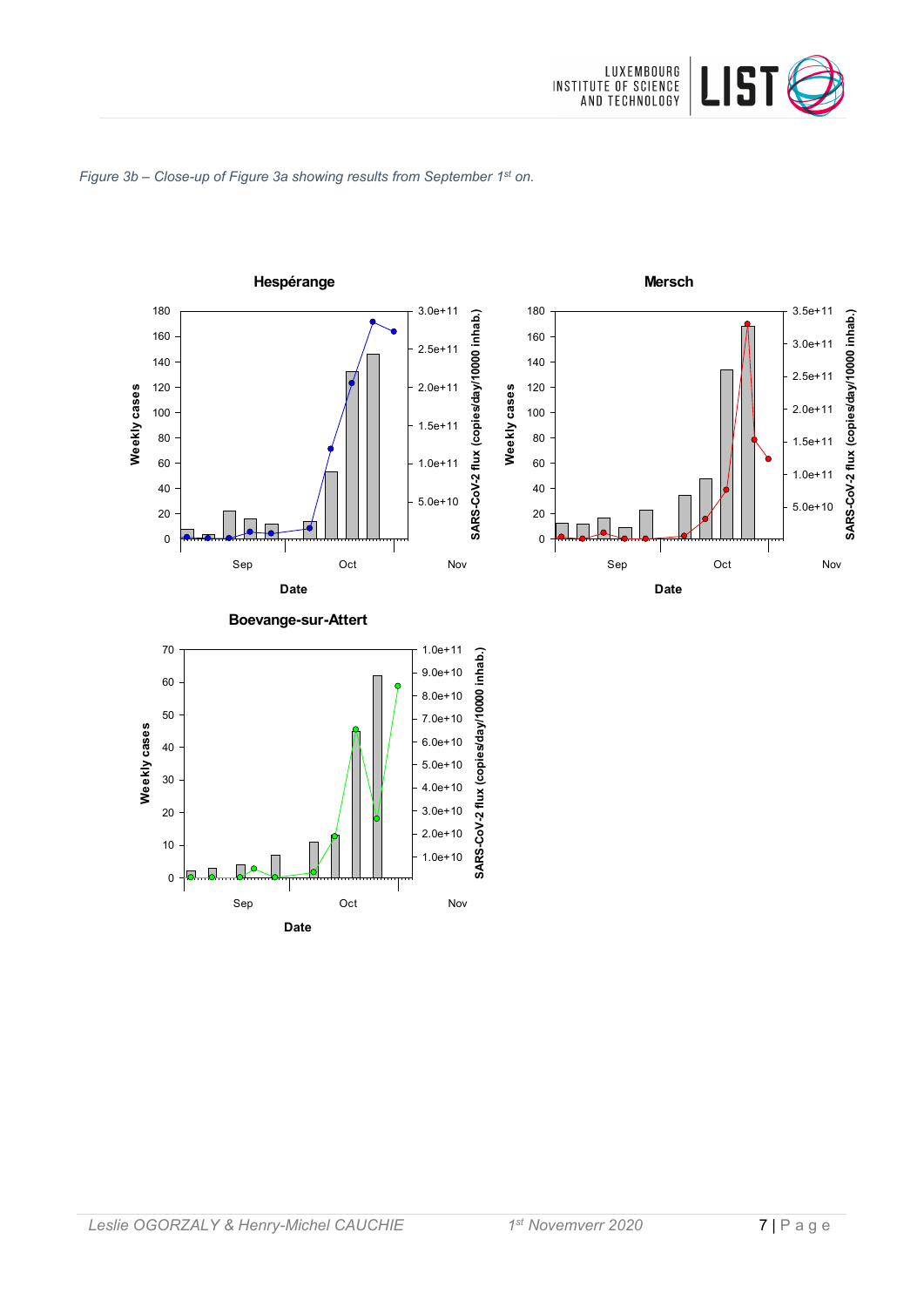

*Figure 6a – RT-qPCR quantification time-course monitoring of SARS-CoV-2 (E gene) in Bleesbruck wastewater treatment plants from March to October 2020. Grey squares: daily-confirmed cases for the contributory area of each wastewater treatment plant (only available until week 42 included), dots: SARS-CoV-2 flux (RNA copies / day / 10 000 equivalent inhabitants).*

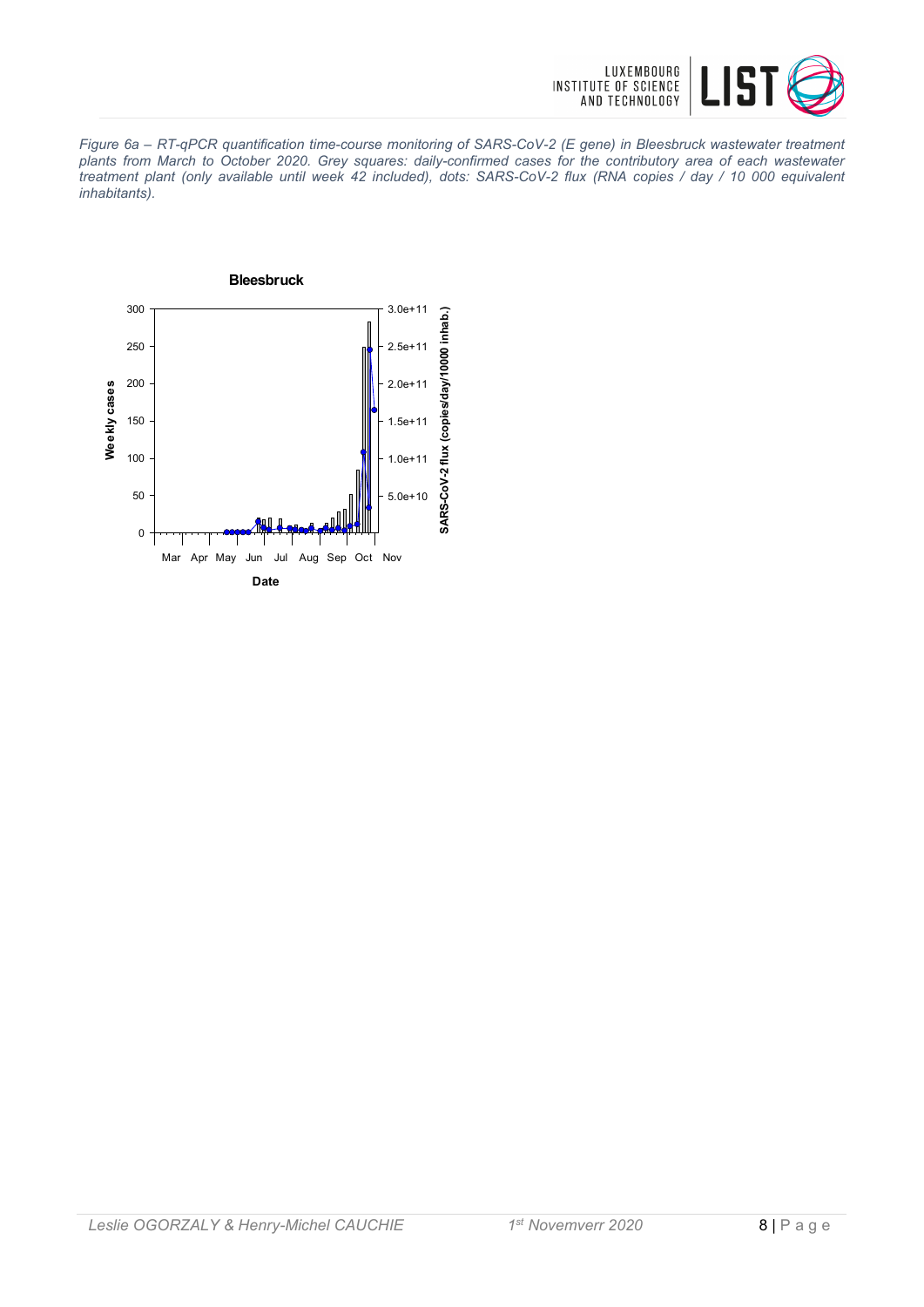

*Figure 5b – Close-up of Figure 5a showing results from September 1st on.*

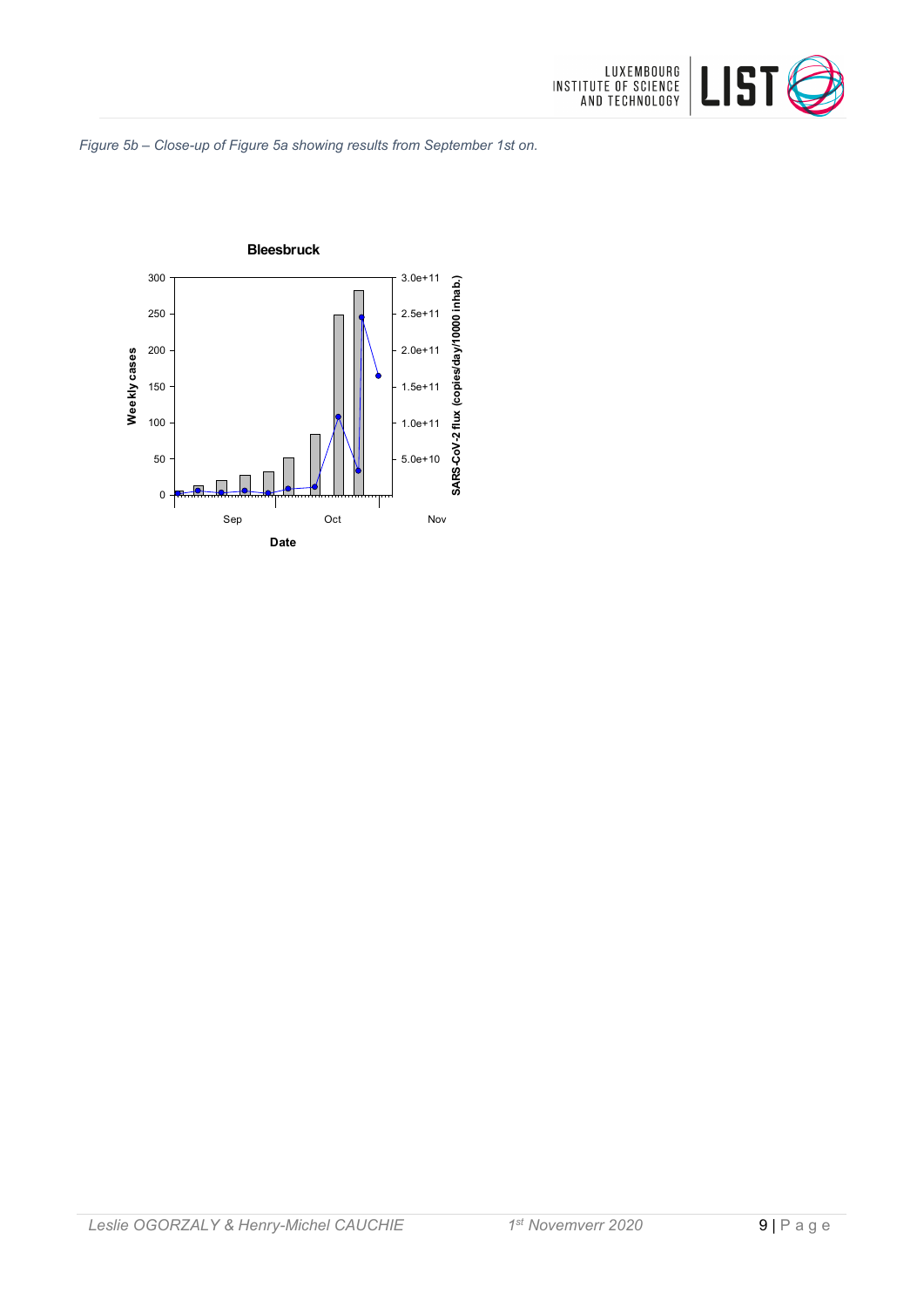

|                     |                                     |                          |                       |                       | 2019           |                |                           |                                  |                |                                                          |                        |                                        |                           |                  |                        |            |            |                        |              |                           |                         |              |            |                |                           | 2020       |                           |                           |                           |            |                           |              |              |                           |                      |            |           |                           |                           |                           |              |                                  |                           |                   |
|---------------------|-------------------------------------|--------------------------|-----------------------|-----------------------|----------------|----------------|---------------------------|----------------------------------|----------------|----------------------------------------------------------|------------------------|----------------------------------------|---------------------------|------------------|------------------------|------------|------------|------------------------|--------------|---------------------------|-------------------------|--------------|------------|----------------|---------------------------|------------|---------------------------|---------------------------|---------------------------|------------|---------------------------|--------------|--------------|---------------------------|----------------------|------------|-----------|---------------------------|---------------------------|---------------------------|--------------|----------------------------------|---------------------------|-------------------|
| <b>WWTP</b>         | acity<br>inhabitants)<br>Max<br>္မွ | Inhabitants<br>connected | $\frac{4}{1}$<br>Week | $\frac{3}{4}$<br>Week | 46<br>Week     | LO.<br>Week    | $\mathsf{c}$<br>Week      | $\overline{\phantom{0}}$<br>Week | თ<br>Week      | $\mathbf{\overline{u}}$<br>$\mathbf{\mathbf{H}}$<br>Week | $\overline{1}$<br>Week | LO.<br>$\mathbf{\overline{u}}$<br>Week | $\frac{9}{2}$<br>Week     | 77<br>Week       | $\frac{8}{18}$<br>Week | ្អ<br>Week | 20<br>Week | $\overline{z}$<br>Week | 22<br>Week   | 23<br>Week                | $\overline{24}$<br>Week | 25<br>Week   | 26<br>Week | 27<br>Week     | 28<br>Week                | 29<br>Week | 30<br>Week                | ⊣<br>$\mathsf{c}$<br>Week | 32<br>Week                | 33<br>Week | 34<br>Week                | 35<br>Week   | 36<br>Week   | 57<br>Week                | 38<br>Week           | 39<br>Week | 9<br>Week | $\overline{4}$<br>Week    | $\overline{4}$<br>Week    | $\frac{3}{2}$<br>Week     | 44/<br>Week  | $\sim$<br>$\overline{4}$<br>Week | Week45,                   | samples<br>Total: |
| Beggen              | 210000                              | 139731                   |                       |                       |                |                |                           |                                  |                |                                                          | X                      | $\mathsf{x}$                           | X                         | $\boldsymbol{x}$ | $\mathsf{x}$           | X          | x          | $\mathsf{x}$           | $\mathsf{x}$ | $\mathsf{x}$              | X                       | $\mathsf{x}$ | X          | $-$ X $-$      | X                         | X          | $\mathsf{x}$              | x                         | $\boldsymbol{\mathsf{x}}$ | x          | $\mathsf{x}$              | X            | $\mathsf{x}$ | $\mathsf{x}$              | X                    | X          | x         | $\mathsf{x}$              | $\boldsymbol{\mathsf{x}}$ | X                         | $\mathsf{x}$ | X                                | $\mathsf{x}$              | 33                |
| Bettembourg         | 95000                               | 53606                    |                       |                       |                |                |                           |                                  |                |                                                          |                        |                                        |                           |                  |                        |            | X          | X                      |              | X                         | X                       | $\mathsf{x}$ | X          | X              | $\boldsymbol{\mathsf{x}}$ |            | X                         | x                         | $\boldsymbol{\mathsf{x}}$ | X          | $\mathsf{x}$              | $\mathsf{x}$ | $\mathsf{x}$ | X                         | X                    | X          | X         |                           |                           | $\mathsf{x}$              | $\mathsf{x}$ | X                                | X                         | 26                |
| Schifflange         | 90000                               | 68143                    |                       | X                     | X              | X              | $\boldsymbol{\mathsf{x}}$ | X                                | X              | X                                                        | x                      | $\mathsf{x}$                           | $\boldsymbol{\mathsf{x}}$ | X                | x                      | x          | X          | X                      | X            | X                         | X                       | X            | x          | x              | X                         | X          | X                         | x                         | $\boldsymbol{\mathsf{x}}$ | X          | $\boldsymbol{\mathsf{x}}$ | X            | $\mathsf{x}$ | $\boldsymbol{\mathsf{x}}$ | X                    | X          | x         |                           |                           |                           | $\mathsf{x}$ | X                                | $\boldsymbol{\mathsf{x}}$ | 37                |
| Bleesbrück          | 80000                               | 30930                    |                       |                       |                |                |                           |                                  |                |                                                          |                        |                                        |                           |                  |                        |            |            | X                      | X            | X                         | X                       | $\mathsf{x}$ | x          | $\mathsf{x}$   | X                         |            | x                         | x                         | X                         | x          | $\mathsf{x}$              | X            | $\mathsf{x}$ | $\mathsf{x}$              | X                    | X          | x         | x                         | x                         | X                         | $\mathsf{x}$ | X                                | $\mathsf{x}$              | 25                |
| Mersch              | 70000                               | 30473                    |                       |                       |                |                |                           |                                  |                |                                                          |                        |                                        |                           |                  | $\mathsf{x}$           | x          | x          | X                      | X            | X                         | x                       | $\mathsf{x}$ | x          | $\mathsf{x}$   | X                         | X          | X                         | x                         | X                         | x          | $\mathsf{x}$              | X            | X            | X                         | X                    | X          | X         | x                         | x                         | X                         | $\mathsf{x}$ | X                                | $\boldsymbol{\mathsf{x}}$ | 29                |
| Pétange             | 50000                               | 59481                    |                       | X                     | X              | x              | X                         | $\mathsf{x}$                     | X              | X                                                        |                        |                                        |                           |                  | X                      | х          | X          | x                      | X            | x                         | x                       | X            | X          | $\mathsf{x}$   | X                         | X          | x                         | x                         | x                         | x          | X                         | X            | $\mathsf{x}$ | $\mathsf{x}$              | X                    | X          | х         |                           | X                         | X                         | $\mathsf{x}$ | x                                | $\mathsf{x}$              | 37                |
| Hesperange          | 36000                               | 15479                    |                       |                       |                |                |                           |                                  |                |                                                          |                        |                                        |                           |                  | X                      | x          | x          | $\mathsf{x}$           | $\mathsf{x}$ | $\mathsf{x}$              | X                       | $\mathsf{x}$ | x          | X              | X                         | X          | X                         | x                         | X                         | x          | $\mathsf{x}$              | X            | X            | $\mathsf{x}$              | X                    | x          | х         | x                         | x                         | $\mathsf{x}$              | $\mathsf{x}$ |                                  | $\boldsymbol{\mathsf{x}}$ | 28                |
| Echternach          | 36000                               | 7499                     |                       |                       |                |                |                           |                                  |                |                                                          |                        |                                        |                           |                  |                        |            |            |                        |              |                           | X                       |              |            |                | $\mathsf{x}$              | X          | $\mathsf{x}$              | x                         | $\mathsf{x}$              | x          | $\mathsf{x}$              | X            | $\mathsf{x}$ | $\mathsf{x}$              | X                    | X          | x         | $\mathsf{x}$              | $\mathsf{x}$              | $\mathsf{x}$              |              | $\mathsf{x}$                     |                           | 18                |
| Uebersyren          | 35000                               | 18600                    |                       |                       |                |                |                           |                                  |                |                                                          |                        |                                        |                           |                  |                        |            |            |                        | X            |                           | x                       |              | x          |                | X                         | X          | $\boldsymbol{\mathsf{x}}$ | x                         | X                         | x          | X                         | X            |              | $\boldsymbol{\mathsf{x}}$ | X                    | X          | x         |                           | X                         | $\boldsymbol{\mathsf{x}}$ |              | X                                |                           | 20                |
| Grevenmacher        | 47000                               | 9835                     |                       |                       |                |                |                           |                                  |                |                                                          |                        |                                        |                           |                  |                        |            |            |                        | X            |                           | X                       |              | x          |                | X                         | X          | X                         | x                         | X                         | x          | X                         | X            | X            | $\mathsf{x}$              | X                    | X          | х         |                           | X                         | $\boldsymbol{\mathsf{x}}$ |              | $\mathsf{x}$                     |                           | 20                |
| Troisvierges        | 5000                                | 3411                     |                       |                       |                |                |                           |                                  |                |                                                          |                        |                                        |                           |                  |                        |            |            | X                      | X            | $\boldsymbol{\mathsf{x}}$ | x                       | $\mathsf{x}$ |            |                | $\mathsf{x}$              |            | X                         | x                         | $\pmb{\chi}$              |            | $\pmb{\times}$            |              | X            | X                         | X                    | X          | x         | $\boldsymbol{\mathsf{x}}$ | X                         | $\pmb{\chi}$              |              | X                                |                           | 19                |
| Boevange sur Attert | 15000                               | 1170                     |                       |                       |                |                |                           |                                  |                |                                                          |                        |                                        |                           |                  |                        |            |            |                        |              |                           |                         |              |            |                |                           |            |                           |                           |                           |            | $\mathsf{x}$              | X            | X            | X                         | X                    | X          | x         | X                         | X                         | $\boldsymbol{\mathsf{x}}$ | $\mathsf{x}$ |                                  | X                         | 12                |
| Wiltz               | 16500                               | 6944                     |                       |                       |                |                |                           |                                  |                |                                                          |                        |                                        |                           |                  |                        |            |            |                        |              |                           |                         |              |            |                |                           |            |                           |                           |                           |            |                           | $\mathsf{x}$ |              | X                         |                      |            |           |                           | X                         | X                         |              | X                                |                           | -9                |
| <b>Total</b>        | 785500                              | 445302                   | $\overline{2}$        | $\overline{2}$        | $\overline{2}$ | $\overline{2}$ | $\overline{2}$            | $\overline{2}$                   | $\overline{2}$ | $\overline{2}$                                           | $\mathbf{2}$           | $\overline{2}$                         | $\overline{2}$            | $\overline{2}$   | 5                      | 5          | 6          | 8                      | 10           | 8                         | 11                      | 8            | 9          | $\overline{7}$ | 11                        | 9          | 11                        |                           | $11 \mid 11$              | 10         | <b>12</b>                 | 12           | 12           |                           | $13 \mid 13 \mid 13$ |            | 13        | 12                        | 11                        | 12                        | 8            | 11                               | 8 313                     |                   |
| Pop Lux (2019)      |                                     | 613901                   |                       |                       |                |                |                           |                                  |                |                                                          |                        |                                        |                           |                  |                        |            |            |                        |              |                           |                         |              |            |                |                           |            |                           |                           |                           |            |                           |              |              |                           |                      |            |           |                           |                           |                           |              |                                  |                           |                   |
|                     |                                     | 72.54%                   |                       |                       |                |                |                           |                                  |                |                                                          |                        |                                        |                           |                  |                        |            |            |                        |              |                           |                         |              |            |                |                           |            |                           |                           |                           |            |                           |              |              |                           |                      |            |           |                           |                           |                           |              |                                  |                           |                   |

*Table 3- Timing of sewage sampling (from week 11 on; total number of samples since the beginning of the study)*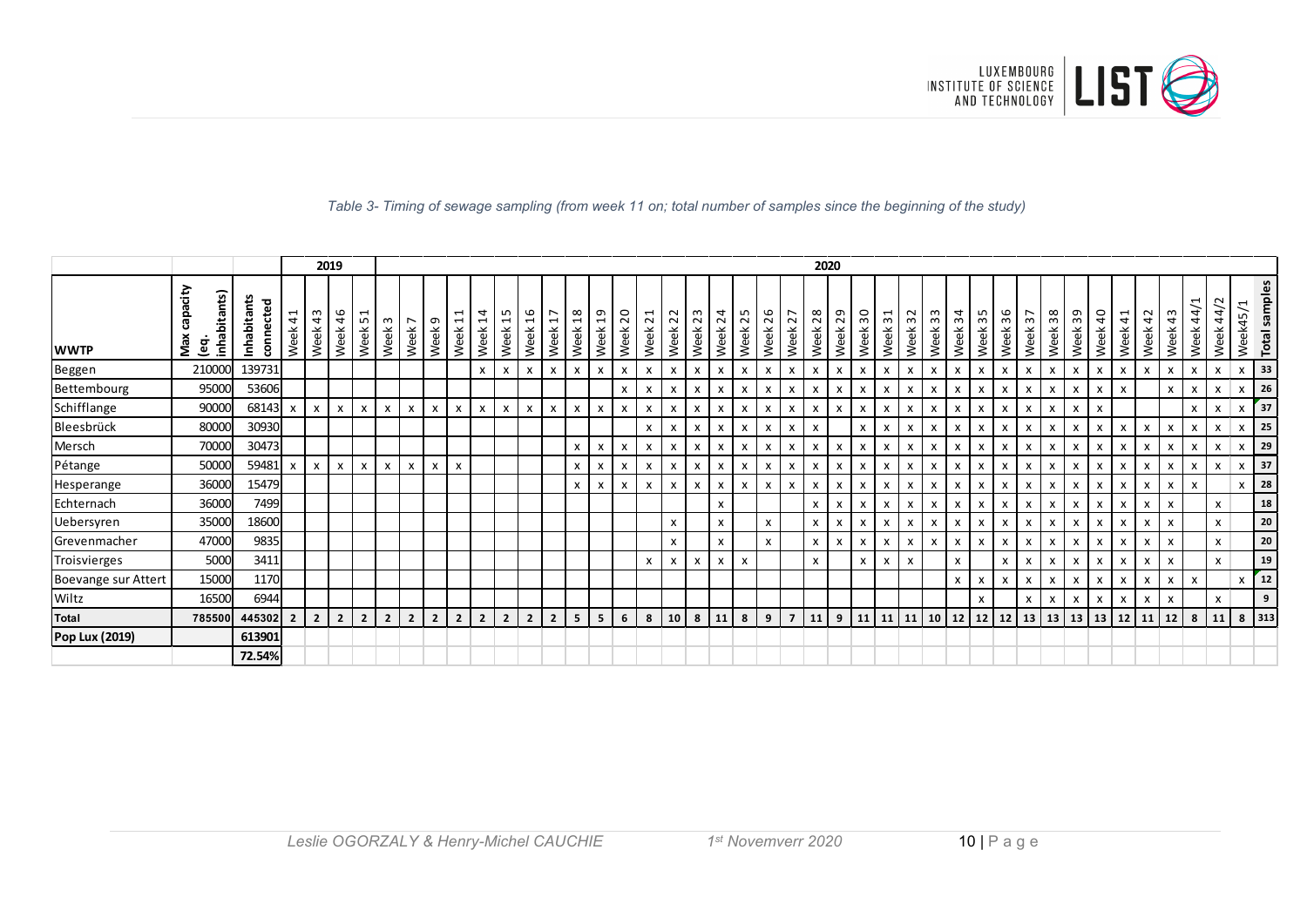# Materials and Methods



#### **Sewage samples**

From March to November 2020, up to thirteen WWTPs were sampled at the inlet of the plant according to the planning presented in Table 2. The operators of the WWTPs sampled a 24-h composite sample of 96 samples according to your own sampling procedure. Composite sample was stored at 4°C until sample processing.

#### **Sample processing**

The samples were transported to the laboratory at 4°C and viral RNA was isolated on the day of sampling. Larger particles (debris, bacteria) were removed from the samples by pelleting using centrifugation at 2,400 x g for 20 min at 4°C. A volume of 120 mL of supernatant was filtered through Amicon® Plus-15 centrifugal ultrafilter with a cut-off of 10 kDa (Millipore) by centrifugation at 3,220 x g for 25 min at 4°C. The resulting concentrate was collected and 140 µL of each concentrate was then processed to extract viral RNA using the QIAamp Viral RNA mini kit (Qiagen) according to the manufacturer's protocol. Elution of RNA was done in 60 μL of elution buffer.

## **Real-time One-Step RT-PCR**

Samples are screened for the presence of *Sarbecovirus* (*Coronaviridae, Betacoronaviruses*) and/or SARS-CoV-2 virus RNA by two distinct real-time one-step RT-PCR, one on the E gene (Envelope small membrane protein) and the second on the N gene (nucleoprotein). The E gene real-time RT-PCR can detect *Sarbecoviruses*, i.e. SARS-CoV, SARS-CoV-2 and closely related bat viruses. In the context of the COVID19 pandemic, it can be assumed that only SARS-CoV-2 strains will be detected by this assay given that SARS-CoV virus has been eradicated and other bat viruses do not commonly circulate in the human population. The E gene assay is adapted from Corman et al. [17]. The N gene real-time RT-PCR assay (N1 assay) specifically detects SARS-CoV-2 virus. It is adapted from the CDC protocol[1](#page-10-0). The two primers/probe sets are presented in Table 3. The RTqPCR protocols and reagents were all provided by the LIH.

| <b>Target</b> | <b>Primer name</b> | Primer sequence (5' to 3')                     | <b>References</b> |
|---------------|--------------------|------------------------------------------------|-------------------|
| E gene        | E Sarbeco F1       | 5-ACAGGTACGTTAATAGTTAATAGCGT-3                 | Corman et al.,    |
|               | E Sarbeco R2       | 5-ATATTGCAGCAGTACGCACACA-3                     | 2020              |
|               | E Sarbeco P1       | 5'-FAM-ACACTAGCCATCCTTACTGCGCTTCG-BHQ1         |                   |
| N gene        | 2019-nCoV N1 Fw    | 5'-GAC CCC AAA ATC AGC GAA AT-3'               | <b>CDC</b>        |
|               | 2019-nCoV N1 Rv    | 5'-TCT GGT TAC TGC CAG TTG AAT CTG-3'          |                   |
|               | 2019-nCoV N1 Probe | 5'-FAM-ACC CCG CAT TAC GTT TGG TGG ACC-BHQ1-3' |                   |

#### *Table 4 – RT-qPCR primer-probe sets*

Each reaction contained 5 μL of RNA template, 5 μL of TaqPath 1-step RT-qPCR MasterMix (A15299, Life Technologies), 0.5 µL of each primer (20 µM) and probe (5 µM) and the reaction volume was adjusted to a final volume of 20 μL with molecular biology grade water. Thermal cycling reactions were carried out at 50 °C for 15 min, followed by 95 °C for 2 min and 45 cycles of 95 °C for 3 sec and 58°C (E gene) or 53°C (N gene) for 30 sec using a Viia7 Real-Time PCR Detection System (Life Technologies). Reactions were considered positive (limit of detection – LOD) if the cycle threshold (Ct value) was below 40 cycles.

<span id="page-10-0"></span><sup>1</sup> https://www.cdc.gov/coronavirus/2019-ncov/downloads/rt-pcr-panel-primer-probes.pdf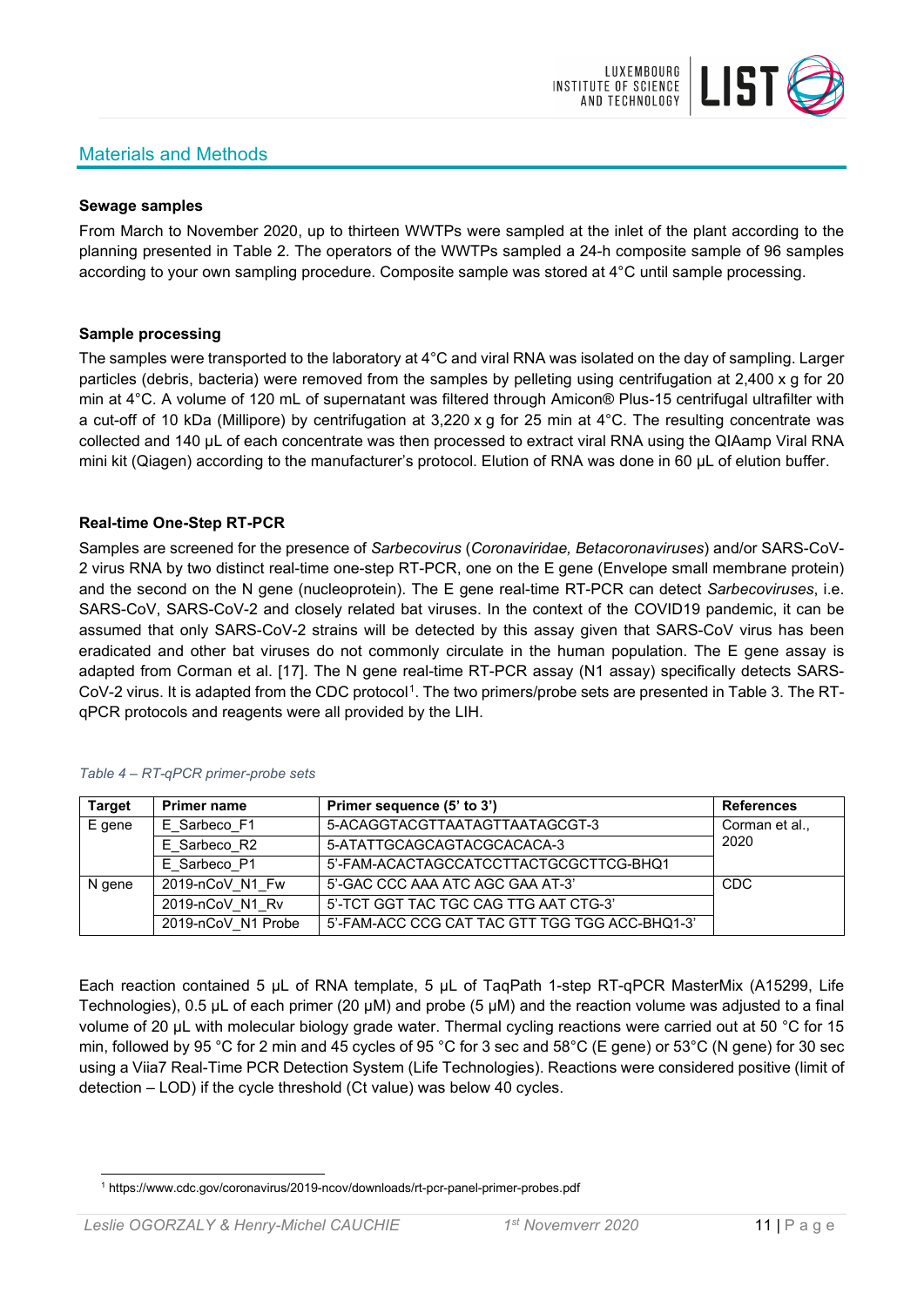

## **Controls**

A non-target RNA fragment commercially available (VetMAX™ Xeno™ IPC and VetMAX™ Xeno™ IPC Assay, ThermoFischer Scientific) was added to the viral RNA extract from sewage concentrates as an internal positive control (IPC). This IPC-RNA is used to control the performance of the RT-qPCR (E gene) and to detect the presence of RT-qPCR inhibitors.

Viral RNA copies quantification of both targeting genes in wastewater samples was performed using RT-qPCR standard curves generated using EDX SARS-CoV-2 Standard (Biorad). This standard is manufactured with synthetic RNA transcripts containing 5 targets (E, N, S, ORF1a, and RdRP genes of SARS-CoV-2, 200,000 copies/mL each).Using such a standard, the limits of quantification (LOQ) of both RT-qPCR assays were estimated to 1 RNA copy per reaction (Figure 6).



*Figure 7 – RT-qPCR standard curves established for both targeting genes (E gene and N gene) of SARS-CoV-2 using a commercially available standard (Biorad).*

# **Data interpretation**

A sample is declared positive for the presence of SARS-CoV-2 if both targets (E and N gene) are detected with Ct values less than or equal to the LOQ. If only one target is detected or if target genes are detected with Ct values between the LOD and the LOQ, samples are reported as presumptive positive (+/-). A sample is declared negative when no target genes are detected (Ct values superior to the LOD).

In case of presumptive positive, sample is tested again using another RT-qPCR detection assay (Allplex 2019 nCoV Assay, Seegene). This commercially available detection kit is a multiplex real-time RT-PCR assay for simultaneous detection of three target genes of SARS-CoV-2 in a single tube. The assay is designed to detect RdRP and N genes specific for SARS-CoV-2, and E gene specific for all *Sarbecovirus* including SARS-CoV-2.

As shown in Figure 7, a good linear relationship  $(R^2: 0.92)$  was obtained between the SARS-CoV-2 RNA concentrations estimated using the E gene and the N gene, respectively. Therefore, only the E gene results were presented in this report.